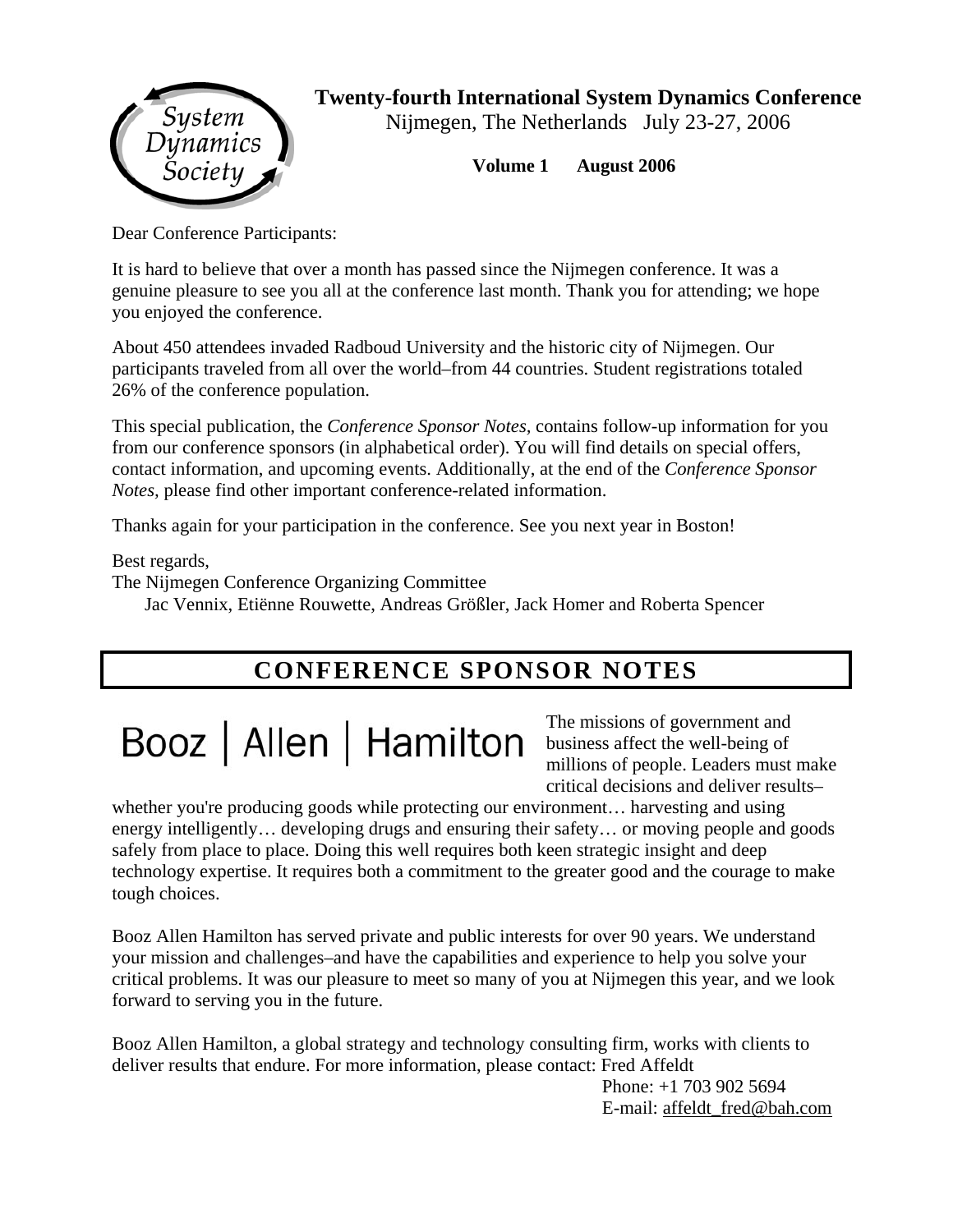

It was a pleasure to meet so many friends old and new at Nijmegen. If you talked to us or browsed our materials and have any questions about our Microworlds, simulation software or other teaching materials we would be happy to hear from you–no obligation!

Global Strategy Dynamics creates and distributes business simulations for academic and corporate use. We also

distribute the mystrategy<sup>tm</sup> strategy planning software, which is an entry-level system dynamics software, and other materials that support the use of System Dynamics in Strategy.

Our business games include: Beefeater Restaurants Microworld, Brands Management Microworld, and Professional Services Microworld. Additionally, we are worldwide distributors for John Sterman's everpopular People Express. We also have other materials and publications available that support the approach. Visit us at www.strategydynamics.com or email us.

> Robert Klottrup Robert@strategydynamics.com Christina Spencer Christina@strategydynamics.com



We enjoyed connecting with so many of you at the conference in Nijmegen. Since we've last seen you, isee systems has announced the availability of STELLA® and *iThink*® **Version 9.0.1** and a new online training course, *Applying Systems Thinking and Common Archetypes to Organizational Issues*.

**Version 9.0.1** of STELLA and *iThink* includes a significant number of new features that further improve usability and extend overall capabilities. This important update is available for *free* to all customers with a current Technical Support Contract.

*Applying Systems Thinking and Common Archetypes to Organizational Issues* is an online training course developed in partnership with Innovation Associates Organizational Learning (IAOL). This self-paced course is adapted from materials originally developed by Michael Goodman, noted systems thinking consultant and author.

To learn more, visit www.iseesystems.com, email support@iseesystems.com or call us at +1 (603) 448-4990.



#### **51st Annual Meeting, Tokyo Institute of Technology, Tokyo, Japan August 5-9 2007**

The International Society for the Systems Sciences (ISSS) would like to invite papers for the  $51<sup>st</sup>$  meeting of the ISSS which marks the beginning of another half-century history of interdisciplinary collaboration and synthesis of systems sciences. Based on fifty years of tremendous interdisciplinary research from the scientific study of complex systems to interactive approaches in management and community development, the  $51<sup>st</sup>$ annual meeting of the ISSS will take the theme "Integrated Systems

Sciences: Systems Thinking, Modeling and Practice". The conference will attempt to promote systems sciences as an approach to complexity in a broad sense, identified in organizations,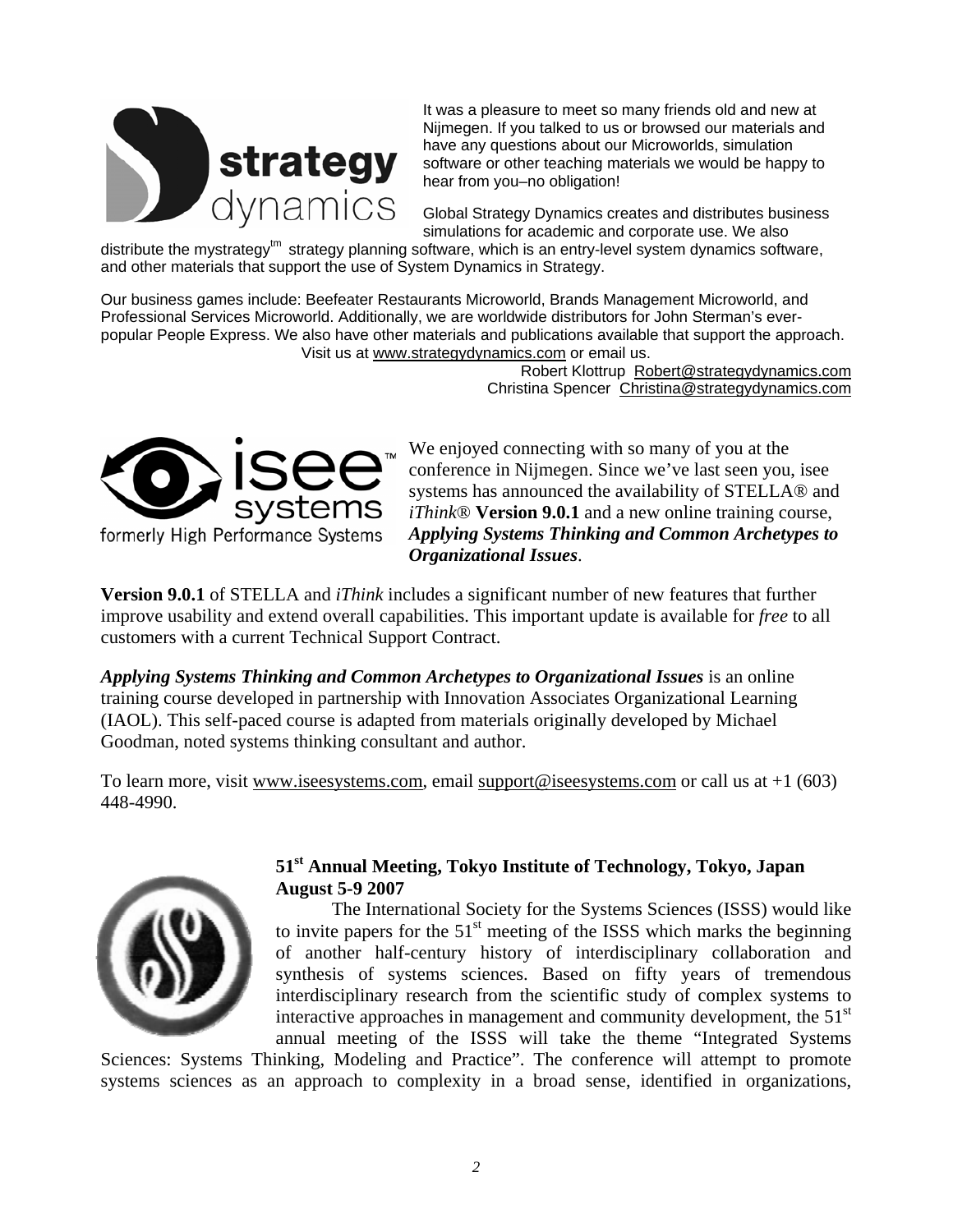communities and societies, and their environments, in such a holistic and integrated way that we draw on all of systems sciences from systems thinking and systems modeling to systems practice.

The deadline for panel, workshop and stream proposals is March 1, 2007. The final deadline for submission of abstracts is June 1, 2007. The deadline for submission of full papers is May 30, 2007.

> For further information, please consult the ISSS website: http://www.isss.org/conferences/tokyo2007/ or contact the ISSS office at isssoffice@dsl.pipex.com. We look forward to meeting you in Tokyo.



**About the Chamber of Commerce: Kamer van Koophandel Centraal Gelderland:** The Chamber aims to stimulate the regional economy, to lighten administrative burdens, to offer companies intensive guidance, to make more information available online and to make the knowledge of other parties accessible via the Chamber's infrastructure. These are the main outlines of the policies that the Chamber of Commerce Central Gelderland intends to pursue in the coming years.

The Chamber is *the* organisation *for* and *by* trade and industry. It is *'for'* business interests because it provides a business climate for hard-working entrepreneurs and their staff members, with optimum operations and profitability. It is *'by'* business because the Chamber works with countless entrepreneurial contacts and because the general management of the Chamber is a reflection of the regional business community, including employers and employees. In this way the Chamber of Commerce Central Gelderland operates on the ground floor, is in touch with what is going on in the companies in its area of operations and can take pro-active action in several major areas, such as internationalisation, accessibility to the knowledge economy and innovation.



LISTO bvba is a niche consulting company active in science and technology management in the energy business sector. Our activities essentially relate to addressing energy market questions, technology foresight and roadmapping, assessment of science and technology development needs and strategic and

comparative assessment studies. Our clients include utilities, R&D labs, governments and international organizations such as EC, IAEA and OECD. Based in Belgium, we are international in scope.

LISTO bvba makes extensive use of *iThink*/STELLA/isee.NET by isee systems inc. in modeling various aspects of the energy business sector as well as in other sectors needing a systems thinking look and simulation.

As consulting and training partner of isee systems inc., we're well placed to service the needs of utilities, R&D labs and (inter)governmental organizations by providing advanced system dynamics models using *iThink*/STELLA and isee.NET.

LISTO bvba is planning to actively sponsor the Special Interest Group (SIG) on Energy which was proposed during the System Dynamics Conference 2006 (and due to be launched from September 2006) by providing secretarial and portal-site support. All participants active in the energy sector are kindly invited to consider joining this new SIG.

For further information, please contact Luc Van Den Durpel at vddurpel@listo.be, www.listo.be.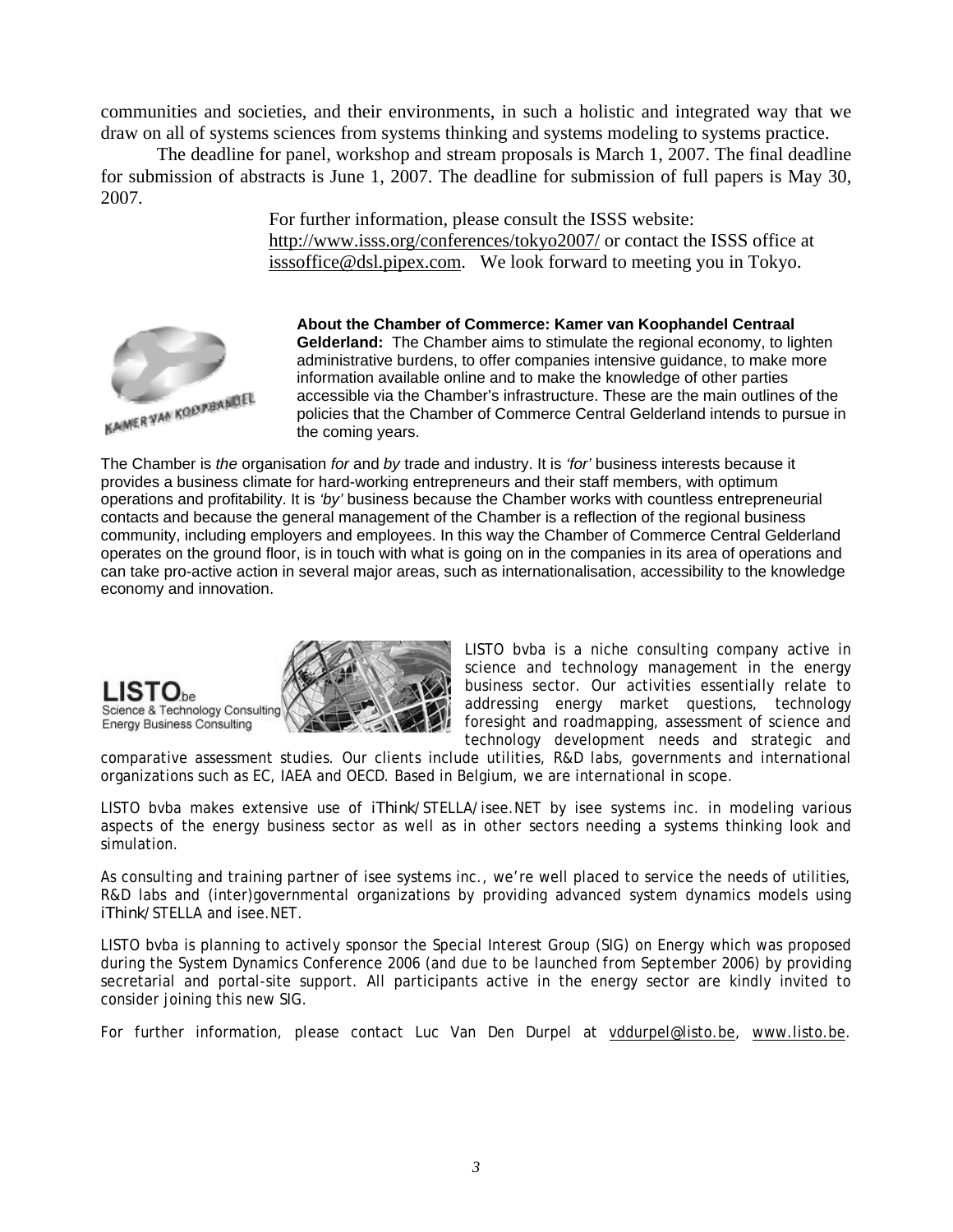

**It was great to welcome you in our home country!** 

When you decide to become the main sponsor of an event like the System Dynamics Society annual conference you have great expectations. Now, almost a month later we are still excited about our "investment." The presentations brought us fresh new insights, the poster sessions and SIGs delivered fruitful discussions and we have made a lot of new contacts at our little booth at the conference exhibition. As a consultant company with a number of employees who have also assignments in the academic world we are continuously bridging the gap in collaboration between these

two parties. The business day and the new initiatives in the Business SIG are concrete outcomes of the conference that help to close this gap. If you are interested in the application of system dynamics in business environments and want to exchange new ideas, applications and models, please contact us at info@minase.nl. We are looking forward to working on these subjects together and to reporting on the progress at next year's conference.

Last but not least we would compliment Etiënne Rouwette and his team for the great job they did. Beforehand the collaboration was excellent and the conference was great, Etiënne; thanks again. To everybody: see you in Boston!!

> On behalf of the Nijmegen team, thank you for attending the 2006 conference at Radboud University. We look forward to meeting again in Boston next year.

> > Best regards, Jac Vennix Etiënne Rouwette



Our gratitude to all those who attended our user group meeting; thanks for your contributions.

www.powersimsolutions.com



SoL, The Society for Organizational Learning, Inc., is a nonprofit membership organization that connects researchers, organizations, and consultants around the world. Founded in 1997, SoL's purpose is to create and implement knowledge for fundamental innovation and change. By providing a variety of forums, projects,

courses, and publications, SoL enables individuals and institutions to expand their capacity for inspired performance, creating results together that they could not create alone.

SoL publishes an e-journal, Reflections, that is available by subscription or as a benefit of membership. A portion of the net proceeds from SoL publishing sales are reinvested in basic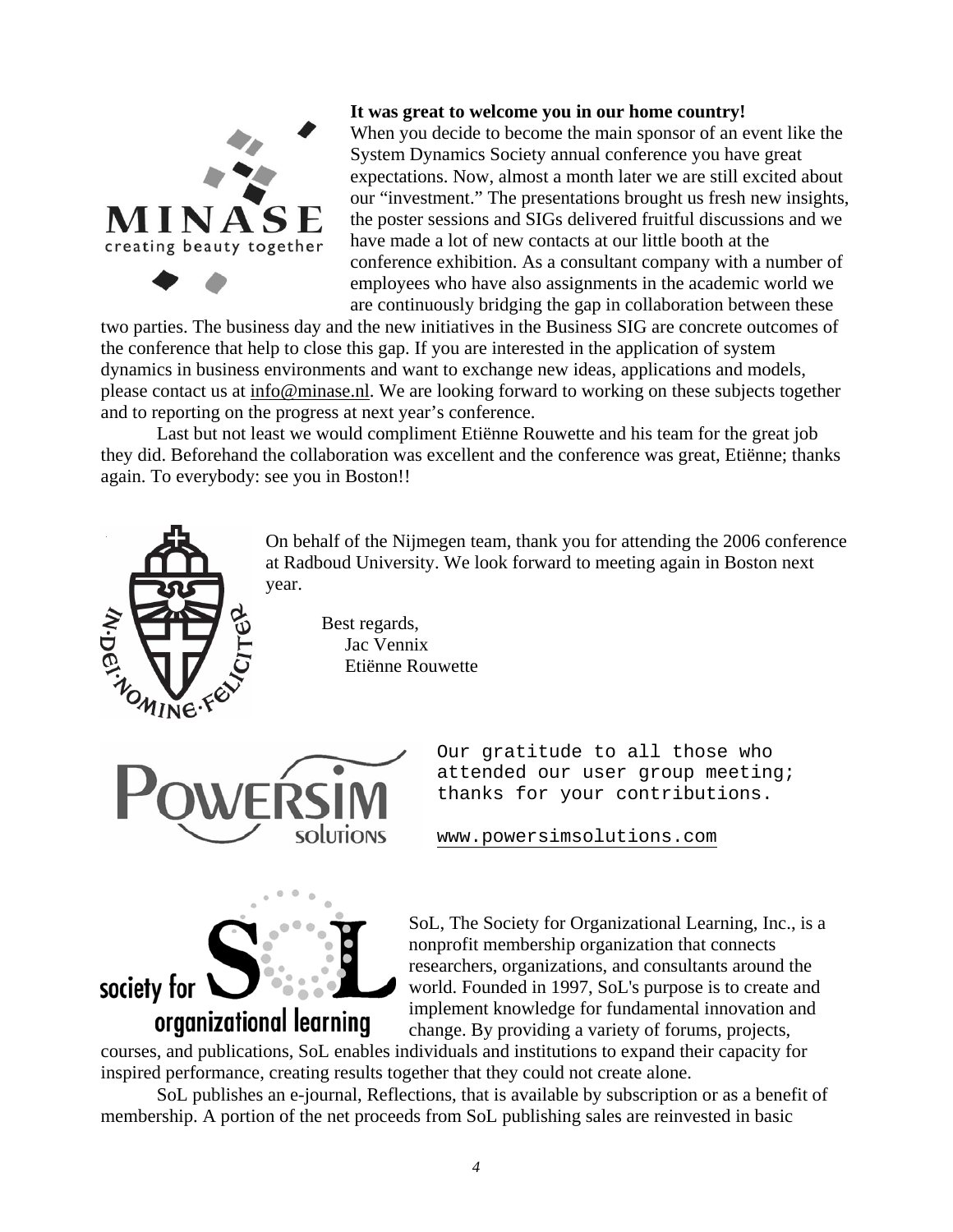research, leading-edge applied learning projects, and building a global network of learning communities.

More information about projects, resources, membership, and publications can be found at www.solonline.org.



Thanks to everyone for making a great conference and we hope to see you next year. If you have any questions about Vensim or any Ventana activities please feel free to contact Bob Eberlein at bob@vensim.com.

www.vensim.com





**John Wiley & Sons Ltd,** publisher of the official System Dynamics Society journal, the *System Dynamics Review*, would like to thank all of those who visited the stand at the recent conference. For those of you who did not manage to make it to the

Wiley stand to browse our vast range of books and journals in the field of management science, it is not too late-you can view all of our products online at www.wiley.com. If you did not take advantage of our FREE CD giveaway containing full text sample articles from all of our leading Business journals, don't miss out, simply email your full postal address to bus-cd@wiley.co.uk and we'll send you your FREE CD.



The 2006 conference was a wonderful opportunity for WPI faculty and staff to make and renew acquaintances with past and current online students. Our appreciation to the Society's staff for the enormous effort it takes to offer the conference.

There is strong interest in WPI's online System

Dynamics Program which can be taken as individual courses, graduate certificate, or Master of Science degree. A number of people stopped by our exhibit to view the online demo of the ten courses now offered. **WPI offers the largest selection of system dynamics courses** and also has the only online program in this discipline. At the conference, we heard many favorable comments about the quality and depth of the courses.

**Fall Semester Starts September 5**. System Dynamics Foundation: Managing Complexity (SD550) is the first course in WPI's system dynamics sequence. It is being offered this Fall semester, so this is your chance to further your knowledge or pass this information to employees or co-workers. Additional information on registration is found at www.wpi.edu/+ADLN or email adln@wpi.edu.

**New Business SIG.** Jeff Boyer and Kim Warren (an instructor in WPI's system dynamics program) invite you to join the Business Special Interest Group to encourage the sharing of system dynamics best practices in business. Email jboyersds@yahoo.com. Additionally, WPI faculty are involved in chapters and SIGs on economics, environment and information.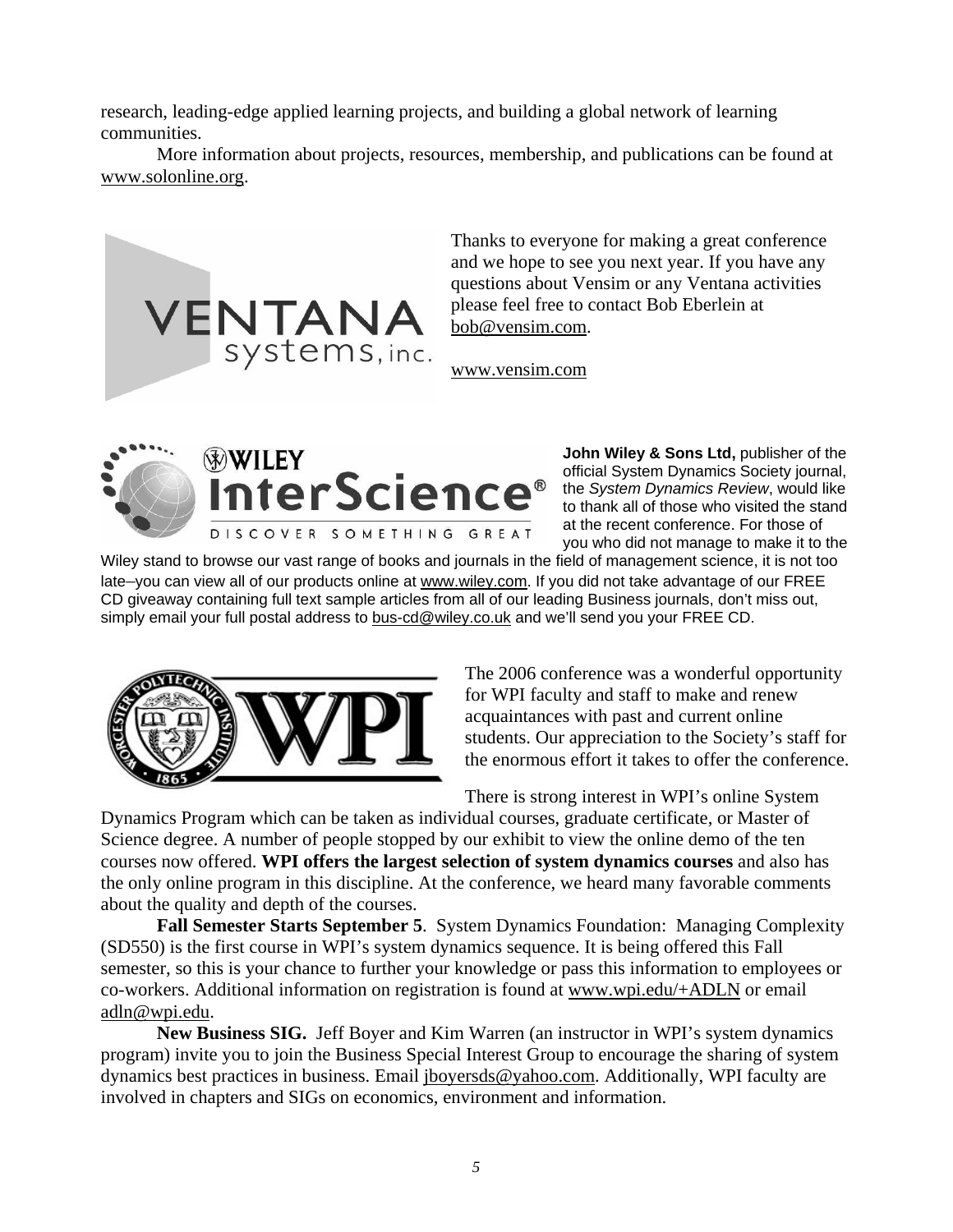# **Sponsors and Exhibitors**

#### **ABK, Radboud University Nijmegen**

P.O BOX 9108 6500 HK Nijmegen, The Netherlands Phone: + 31 24 3612108 www.ru.nl/abk

#### **Amber Blocks Ltd.**

145 East 48th Street Suite 30C New York, New York 10017 USA Phone: + 1 212 593 3110

#### **Atrivé**

Papiermolen 5, Postbus 140 3990 DC Houten, The Netherlands Phone:  $+31(0)306936000$ www.atrive.nl

#### **Attune Group, Inc.**

16 Regina Court Suite #1 Delmar, New York 12054 USA Phone: + 1 518 475 0783 www.attunegroup.com

#### **Booz Allen Hamilton**

8283 Greensboro Drive McLean, Virginia 22102-3838 USA Phone: + 1 703 902 5000 www.boozallen.com

#### **Bosan Nissan**

Hatertseweg 613-615 6533 GL Nijmegen, The Netherlands Phone: +1 31 (0)24 3558 100 www. bosan-nissan.nl

#### **BP**

Global Locations www.bp.com

#### **City of Nijmegen**

Nijmegen, The Netherlands www.nijmegen.nl

#### **De Vierjaargetijden**

Waalkade 59 6511 XP Nijmegen, The Netherlands Phone: + 31 (0)24 66 322 96 www.vierjaargetijden.nl

#### **Forio Business Simulations**

2320 Jones Street San Francisco, California 94133 USA Phone: + 1 415 440 7500 www.forio.com

#### **GE Insurance Solutions**

20 Security Drive, Suite 301 Avon, Connecticut 06001 USA www.geinsurancesolutions.com

#### **Global Strategy Dynamics Ltd.**

Two Farthings, Aylesbury Road Monks Risborough Buckinghamshire HP27 0JS UK Phone: + 44 (0)1844 275 518 www.strategydynamics.com

#### **International Society for the Systems Sciences**

47 Southfield Road Pocklington, York YO42 2XE UK Phone: + 44 (0)1759 302718 www.isss.org

#### **isee systems**

Wheelock Office Park 31 Old Etna Road, Suite 5N Lebanon, New Hampshire 03766 USA Phone: + 1 603 448 4990 www.iseesystems.com

#### **John Wiley & Sons, Ltd.**

The Atrium, Southern Gate Chichester, West Sussex PO19 8SQ UK Phone: + 44 (0)1243 779777 www.wiley.com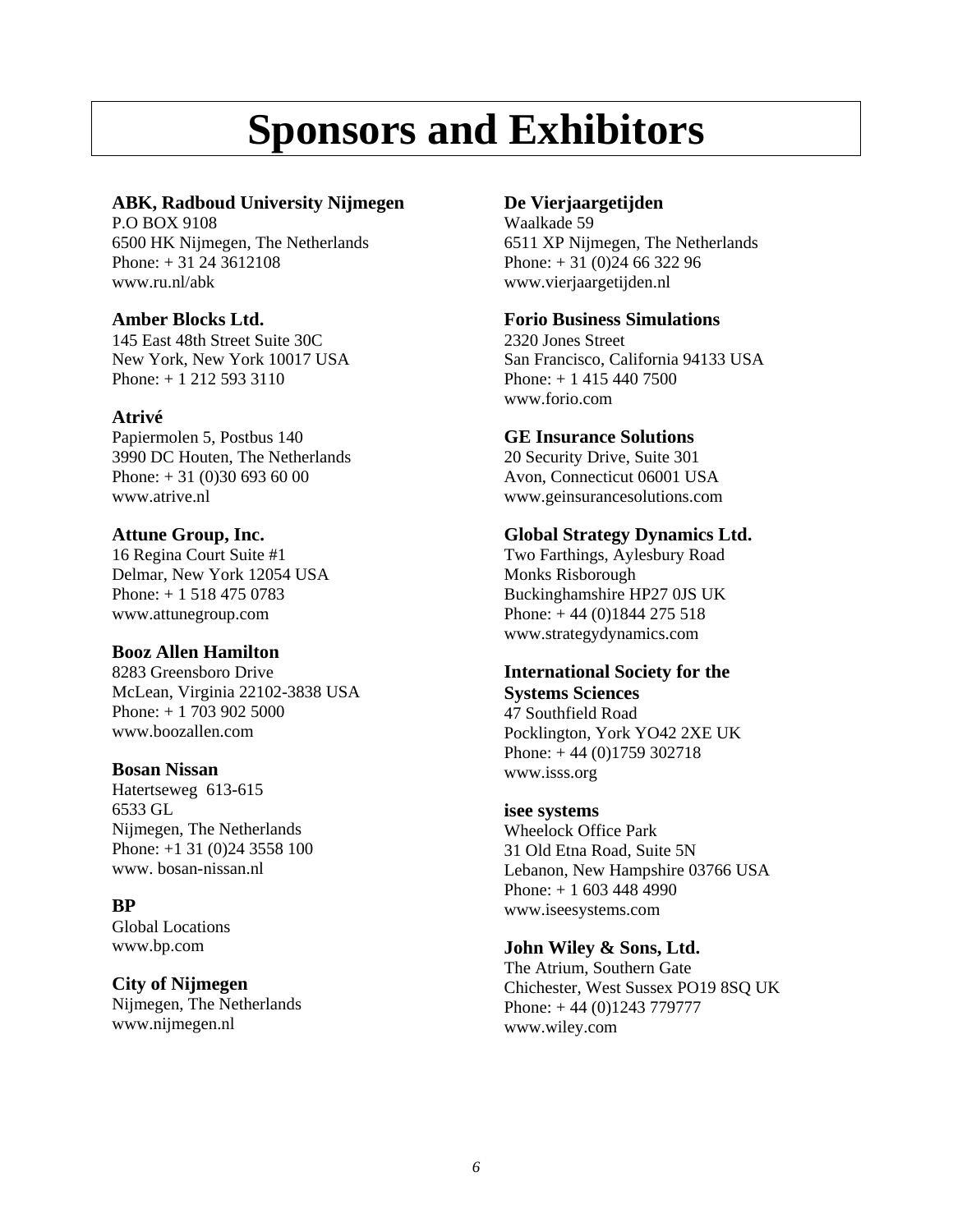#### **Kamer van Koophandel Centraal Gelderland (Chamber of Commerce)**

Postbus 9292 6800 KZ Arnhem, The Netherlands Phone: + 31 (026) 353 89 98 www.kvk.nl

#### **Lane Press of Albany**

11 Kairnes Street Albany, New York 12205 USA Phone: + 1 518 438 7834 www.lanepressofalbany.com

#### **LISTO bvba**

Groenstraat 35 B-9250 Waasmunster, Belgium Phone: + 32 (0)473 86 56 47 www.listo.be

#### **Methodology Department Nijmegen School of Management**

Radboud University Nijmegen Nijmegen, The Netherlands www.ru.nl/english

#### **Minase BV**

Fabriekstraat 1a PO Box 278 5038 EM Tilburg, The Netherlands Phone:  $+31(0)135443468$ www.minase.nl

#### **Mohaseboon Financial and Business Consultants**

8 Raouf St from Tunis St New Maadi Cairo 731 Maadi 11599, Egypt Phone: + 202 705 7053 www.mohasboon.com

#### **Pegasus Communications**

One Moody Street Waltham, Massachusetts 02453-5339 USA Phone: + 1 781 398 9700 www.pegasuscom.com

#### **Powersim Solutions, Inc.**

585 Grove Street Suite 130 Herndon, Virginia 20170 USA Phone: + 1 703 467 0910 www.powersimsolutions.com

#### **Significant BV**

Thorbeckelaan 91 3771 ED Barneveld, The Netherlands Phone: + 31 (0)342 40 52 40 www.significant.nl

#### **Sioo**

Admiraal Helfrichlaan 1 3527 KV Utrecht, The Netherlands Phone: + 31 (0)30 291 30 30 www.sioo.nl

#### **SoL**

**The Society for Organizational Learning**  25 First St, Suite 414 Cambridge, Massachusetts 02141-1802 USA Phone: + 1 617 300 9500 www.solonline.org

#### **Ventana Systems, Inc.**

60 Jacob Gates Road Harvard, Massachusetts 01451 USA Phone: + 1 508 651 0432 www.vensim.com

#### **Vivaldi's Café**

Waalkade 66 6511 XP Nijmegen, The Netherlands Phone: + 31 (0) 24 322 2890 www.vivaldiscafe.nl

#### **Worcester Polytechnic Institute**

Advanced Distance Learning Network 100 Institute Road Worcester, Massachusetts 01609-2280 USA Phone: + 1 508 831 6738 www.wpi.edu/Academics/ADLN

#### **XJ Technologies Company Ltd.**

21 Polytechnicheskaya Street, Suite 105 St. Petersburg 194021 Russia Phone: + 7 812 247 1674 www.xjtek.com